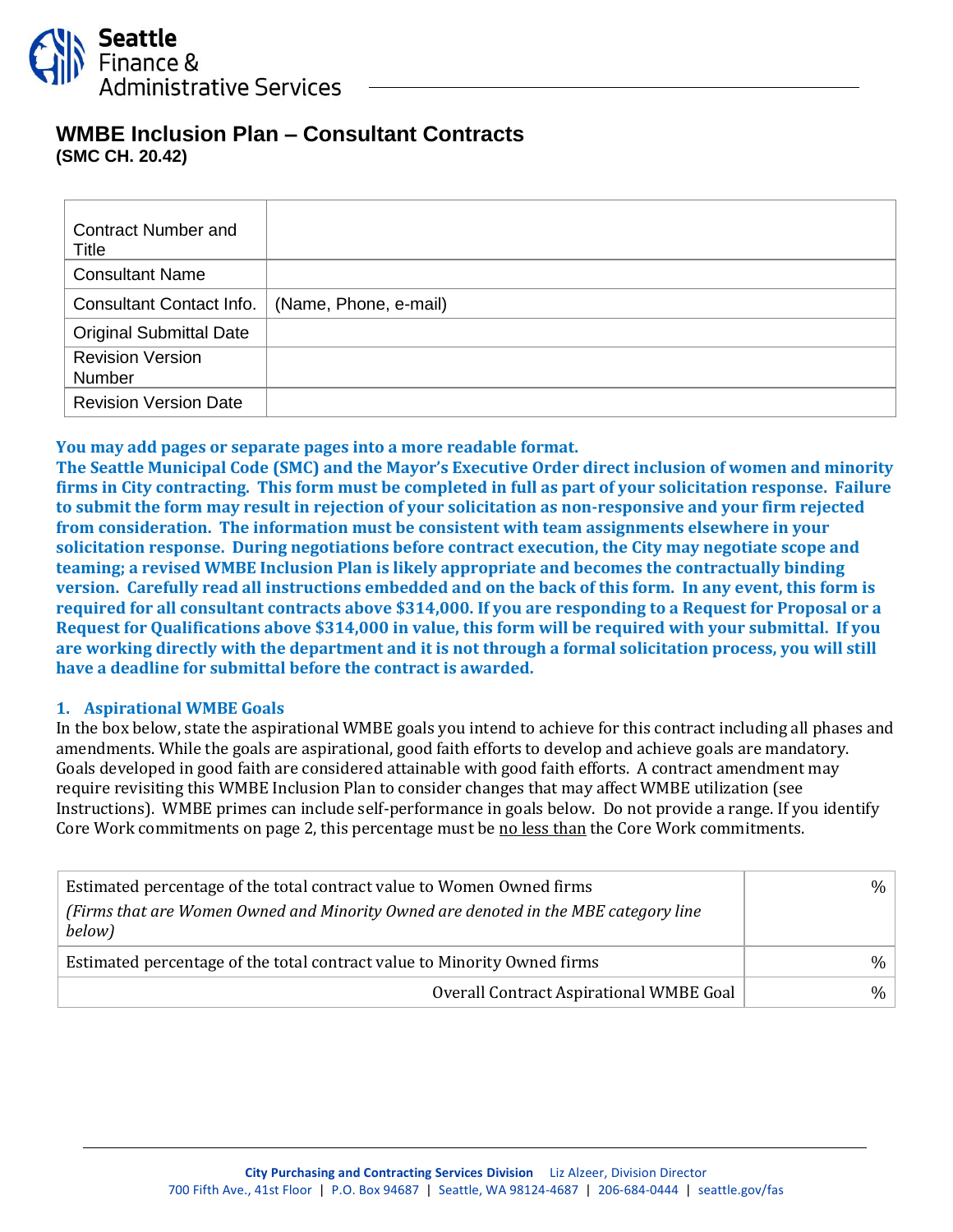**Your WMBE Team.** Carefully read Instructions on the back of this form. Requests for proposals or consultant work often include core work that is fundamental to contract performance and proposed value-added discretionary work. Add rows or space as needed.

**WMBE Signature**: This requires the WMBE sign the Plan or you can simply attach an email to evidence their concurrence. This ensures WMBE firms understand (1) they are listed on your plan, (2) they are in core or noncore work and implications of that; (3) whether the individual or resume is critical to their participation; and (4) they are aware of risks given scope changes made by the City.

**Core Work.** Identify WMBE firms you selected who agreed to perform core disciplines or functions on your team. WMBE firms listed here must be integrated into your team and on your organizational chart (if one is submitted in your solicitation response). The percentage you name below is the minimum share of total contract value. All WMBE firms named are to be aware of their role and anticipated compensation. Reasons for a Prime to replace the WMBE firms performing Core Work as key personnel under the contract and their intended share of such work is restricted by a list of acceptable reasons and City approval (see instructions). The City will preserve WMBE utilization in Core Work for these WMBE firms to the extent practicable.

| Name of WMBE Firm          | Identify as<br>Women (W)<br>or Minority<br>(M) | Minimum value to<br>this WMBE firm out<br>of the total spend | Describe tasks<br>and which<br>project phase<br>each task is<br>within | If WMBE firm<br>utilization<br>depends<br>upon a<br>particular<br>resume, list<br>those<br>individuals<br>below | Signatu<br>re of<br><b>WMBE</b><br>Firm |
|----------------------------|------------------------------------------------|--------------------------------------------------------------|------------------------------------------------------------------------|-----------------------------------------------------------------------------------------------------------------|-----------------------------------------|
|                            |                                                | $\frac{0}{0}$                                                |                                                                        |                                                                                                                 |                                         |
|                            |                                                | $\%$                                                         |                                                                        |                                                                                                                 |                                         |
|                            |                                                | $\frac{0}{0}$                                                |                                                                        |                                                                                                                 |                                         |
|                            |                                                | $\frac{0}{0}$                                                |                                                                        |                                                                                                                 |                                         |
| Aspirational Goal (page 1) | $\frac{0}{0}$                                  | % TOTAL                                                      |                                                                        |                                                                                                                 |                                         |

**Non-Core Work (Value-Added Functions).** Identify work that is value-added and/or not part of the core scope required by the City solicitation.

| Name of WMBE firm | Identify as Women (W)<br>or Minority (M) | Describe task and which<br>project phase each task<br>is within. | If WMBE<br>firm<br>utilization<br>depends<br>upon a<br>particular<br>resume, list<br>those<br>individuals<br>below | Signature of<br><b>WMBE Firm</b> |
|-------------------|------------------------------------------|------------------------------------------------------------------|--------------------------------------------------------------------------------------------------------------------|----------------------------------|
|                   |                                          |                                                                  |                                                                                                                    |                                  |
|                   |                                          |                                                                  |                                                                                                                    |                                  |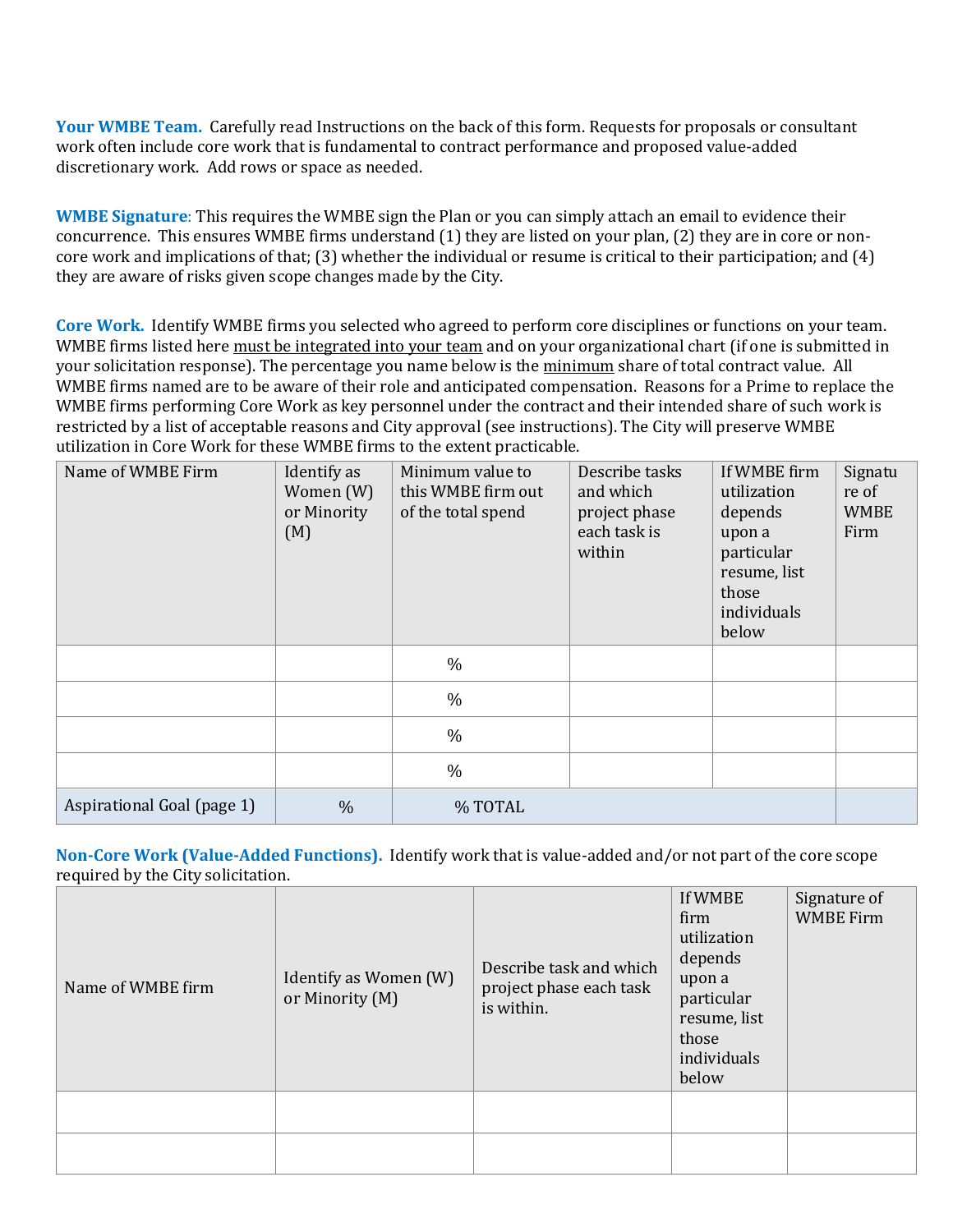## **Past Performance**

Using whatever space you need to fully do so, describe the strategic model you have for integrating WMBE firms, which evidences likely success in doing so for this contract including how you intend to engage WMBE firms. Please identify at least 3 projects of a similar nature as this project by name including name of owner and for each and as to each, list the percentages of utilization of WMBE firms based on total value of the contract and the total final amount of the contract including all amendments. State the total that was spent.

#### **Inclusion Strategies**

Using whatever space you need below to do so, answer each of the following.

- A. Describe the partnership you have with the WMBE firms on your team, whether you teamed in the past, how substantive their role is, and whether they are decision-makers and leaders on your team.
- B. Describe strategies you use to assure consideration of WMBE firms for team assignments not yet made or that result from contract or team changes.
- C. A City objective is to strengthen WMBE firm's capabilities and experience, making them increasingly competitive. Describe specific strategies your team will employ to achieve this goal. Do not limit your response to formal mentoring programs.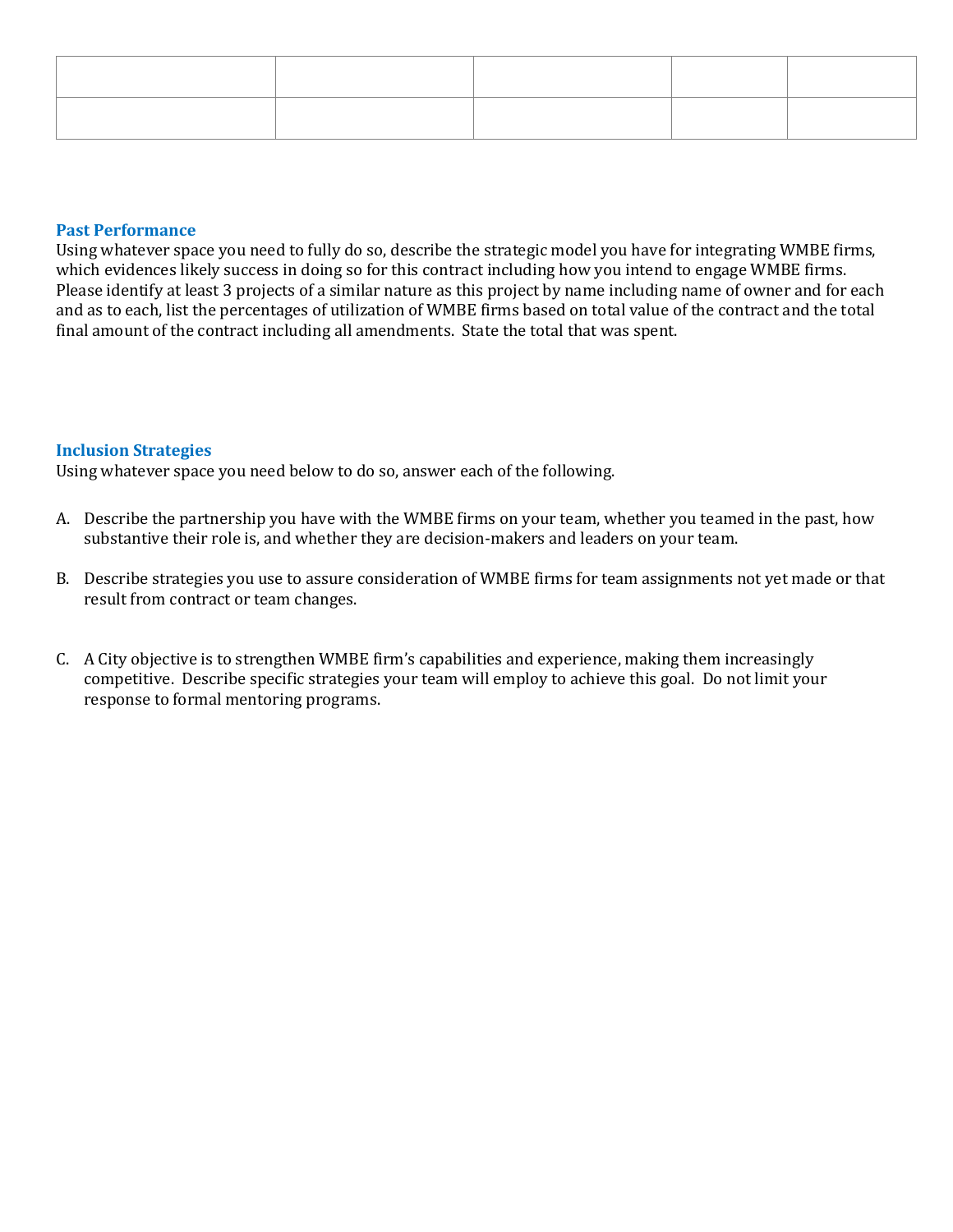#### **INSTRUCTIONS**

Complete and submit this WMBE Inclusion Plan within your submittal. The City evaluates and scores your Plan during selection.

The Plan must reflect responsible good faith efforts for successful inclusion of WMBE firms. The City may clarify or request information during evaluation. The City may negotiate with the highest ranked Consultant to improve the Plan or accommodate changes necessary to meet City business needs. The agreed-upon Plan becomes material to the contract. Thereafter, changes require City approval as described below.

## **Definitions:**

| <b>Aspirational Goals:</b> | Total percentage anticipated by the Prime to spend with WMBE firm(s) out of the total<br>contract spend including all amendments and phases. The Total Aspirational Goal reflects<br>serious intent the Consultant can reasonably and realistically achieve given good faith<br>efforts in determining and pursuing the goal. |
|----------------------------|-------------------------------------------------------------------------------------------------------------------------------------------------------------------------------------------------------------------------------------------------------------------------------------------------------------------------------|
| Core Work:                 | Base scope of work, functions and disciplines that the Consultant Team must perform given                                                                                                                                                                                                                                     |
|                            | the description of intended scope of work given by the City.                                                                                                                                                                                                                                                                  |
| Non - Core Work:           | Work that has potential for being added to the contract scope, but not necessarily dictated<br>or required by the City's solicitation. This work is more vulnerable to budget constraints,<br>negotiations over scope, and/or phased decisions.                                                                               |
|                            | Total Contract Spend: The full dollar value of the contract as negotiated and amended, including all work and<br>expenses.                                                                                                                                                                                                    |
| WMBE:                      | WMBE firms are State certified or self-identified (at least 51% woman or minority owned<br>per SMC 20.42). A WMBE shall self-register at:<br>http://www.seattle.gov/html/business/contracting.htm                                                                                                                             |

## **Scoring Criteria**

Points are awarded for good faith responses that evidence:

- Responsible, sincere good faith efforts to develop aspirational goals that are meaningful.
- WMBE firms integrated into your team and within core work
- WMBE firms integrated within value-added work opportunities
- Evidence of effective mentoring, training, or capacity-building.
- Strategies that assure WMBE utilization in all likely phases.
- Evidence of strong past performance using effective models.

# **Expectations**

- 1. Consultants are encouraged to provide meaningful aspirational goals that are similar or better than past performance on similar work. Consultants can seek guidance from departments and also refer to the City utilization reports: [http://www.seattle.gov/purchasing/wmbereports.htm.](http://www.seattle.gov/purchasing/wmbereports.htm)
- 2. Consultants of all tiers are responsible to understand that contract value, scopes and teams are subject to negotiations and changes initiated by the City. This includes such decisions as launching or aborting phased work, negotiations that reduce budget, changes to create efficiencies, or changes to improve project expertise in City opinion. All consultants should expect that changes to their project role may result, up to and including completely removing a firm from the project. City Project Managers commit to preserve the role and value of all WMBE firms on the team, yet will still make changes as needed in the City interests.
- 3. Specific expertise for a project as provided by individuals named to the team is also subject to City approval. The expert often needs to be someone who has expertise, experience, and/or even past relationships that create a strong confidence for the City. It is common for individuals to be named onto the team either to fulfill a role or because of their individual resume. The Plan expects the consultant to identify any individuals that are compelling because of their resume, so there is clear understanding for the WMBE firm that the resume (i.e. individual expert) is critical and substitutions place the role of the WMBE firm at risk.
- 4. Any consultant shall have an opportunity to propose a substitute if the named individual withdraws from the project. Such substitutes could be rejected, and the Consultant in turn may lose the associated scope of work.

#### **Modifications**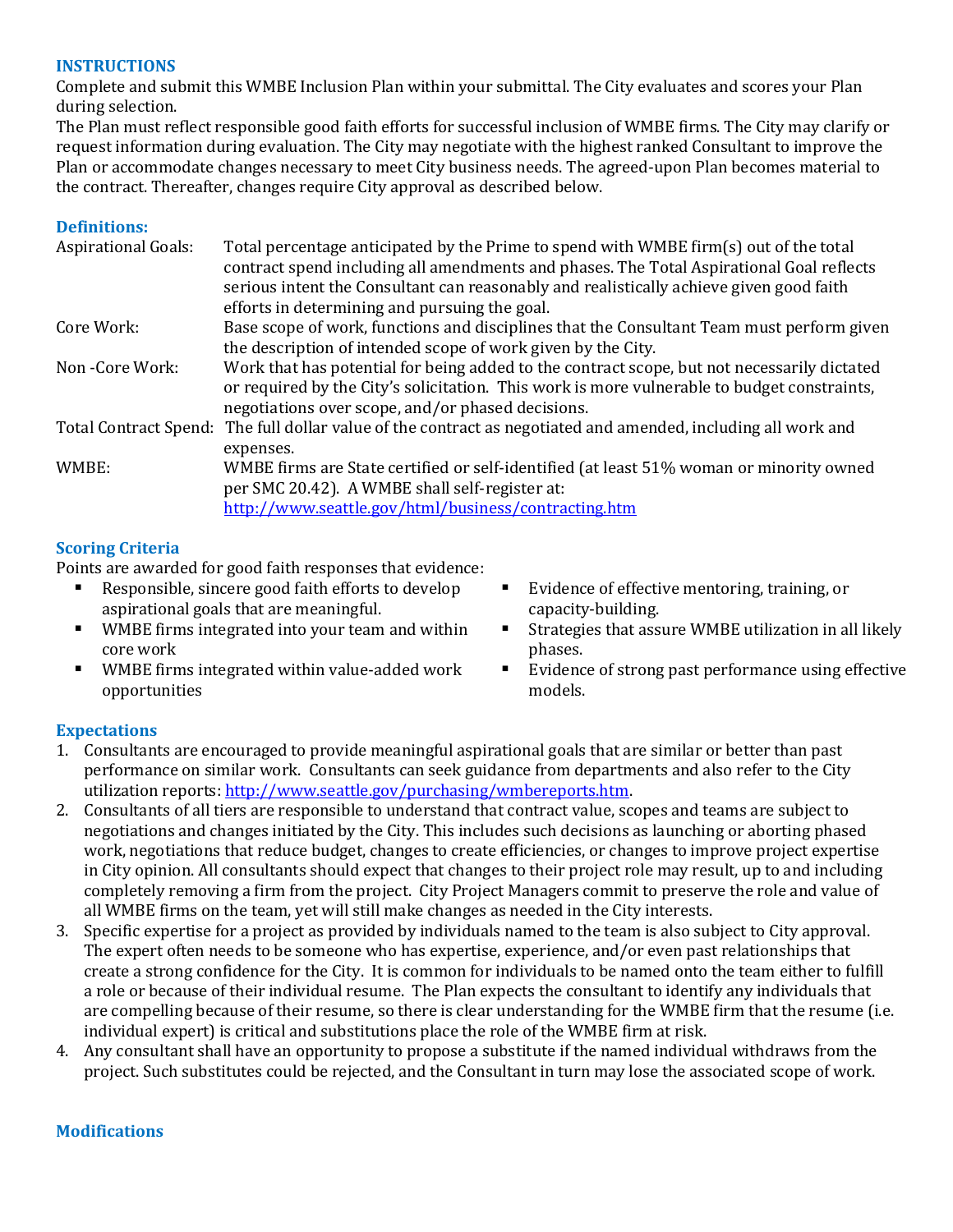The City Project Manager, Prime Consultant and Department WMBE Advisor will consider changes to scope or teams made during the early negotiations before contract execution, and also any amendments made during the contract performance. Whenever there is an amendment, changes to goals or WMBE firm utilization will require a fully executed WMBE Amendment Request and are permitted only if one of the following conditions occurs. If replacement of a WMBE firm is approved by the Department, the Consultant must use good faith efforts to recruit another WMBE.

- $\Box$  City negotiates and/or must remove, the scope of work from the contract
- $\Box$  Named Expert for the WMBE firm withdraws and a replacement expert is unavailable or unapproved
- $\Box$  Failure of Subconsultant to execute a written contract after a reasonable period of time
- $\Box$  Bankruptcy of Subconsultant
- $\square$  Subconsultant cannot perform the work because they are debarred, not properly licensed, or in some other way is ineligible to work.
- $\Box$  Failure of Subconsultant to comply with a requirement of law applicable to subcontracting
- $\Box$  Death or disability of Subconsultant (if Subconsultant is an individual)
- $\square$  Dissolution (if a corporation or partnership)
- $\Box$  Failure to perform under previous contracts
- $\Box$  Failure or refusal to perform the work
- $\Box$  For other causes when approved by CPCS.

## **Reporting and Performance**

- 1. The City will expect regularly reporting, as specified through the contract, to ensure compliance to the plan.
- 2. The City will evaluate Consultant's performance and will again evaluate at project close-out. Upon project close-out, any aspect of the Consultant performance, including that for social equity and WMBE, could be found deficient. If it is found deficient, a report shall be issued by the City. Some deficiencies may qualify for debarment. Performance may also be considered by the City to assess Consultant responsibility for future projects. To maintain a positive rating, the Consultant must demonstrate:
	- a. Substantial attainment of the aspirational goal. Failure to substantially attain the goal may evidence a failure in good faith to develop or pursue the goal that was submitted to the City as reasonable;
	- b. Timely and accurate reporting;
	- c. Guaranteed payment to sub consultants in accordance to contract provisions;
	- d. Few or well-managed disputes;
	- e. Robust utilization and meaningful partnership with WMBE firms on your team.

# **Aspirational WMBE Goals**

- 1. Failure to achieve the Total Aspirational Goal is not a material breach; however, substantial variance below the Total Aspirational Goal may indicate failure to conduct a good faith effort developing the Goal or in strategies to fulfill the Goal.
- 2. Discretionary self-performed work by a Consultant who is a WMBE can be tabulated as part of the Aspirational Goal and Core Work.
- 3. Enter a Total WMBE Aspirational Goal on page 1. If the Proposer does not indicate a WBE and MBE goal and only gives a total, the City may seek the separate percentages after evaluation and rely upon the total for scoring. If Consultants provide a WBE and MBE goal, but not a total, the City will calculate the total.
- 4. A decision to self-perform does not substitute for good-faith efforts to include WMBE participation.
- 5. Do not provide a range. If you do, then the City will use the lower number in the range from which to score.
- 6. The total percentage provided as an Aspirational Goal must be equal to or greater than the Core Work percentages. If not, then the Core Work percentage total shall prevail for purposes of scoring, and the Aspirational WMBE Goal will be adjusted to equal the total of core work percentages.

#### **WMBE Team**

Upon review and scoring, as well as during any negotiations or changes, the City may shift WMBE work between Core to Non-Core (or reverse) as appropriate in the City opinion given the scope intended for the contract.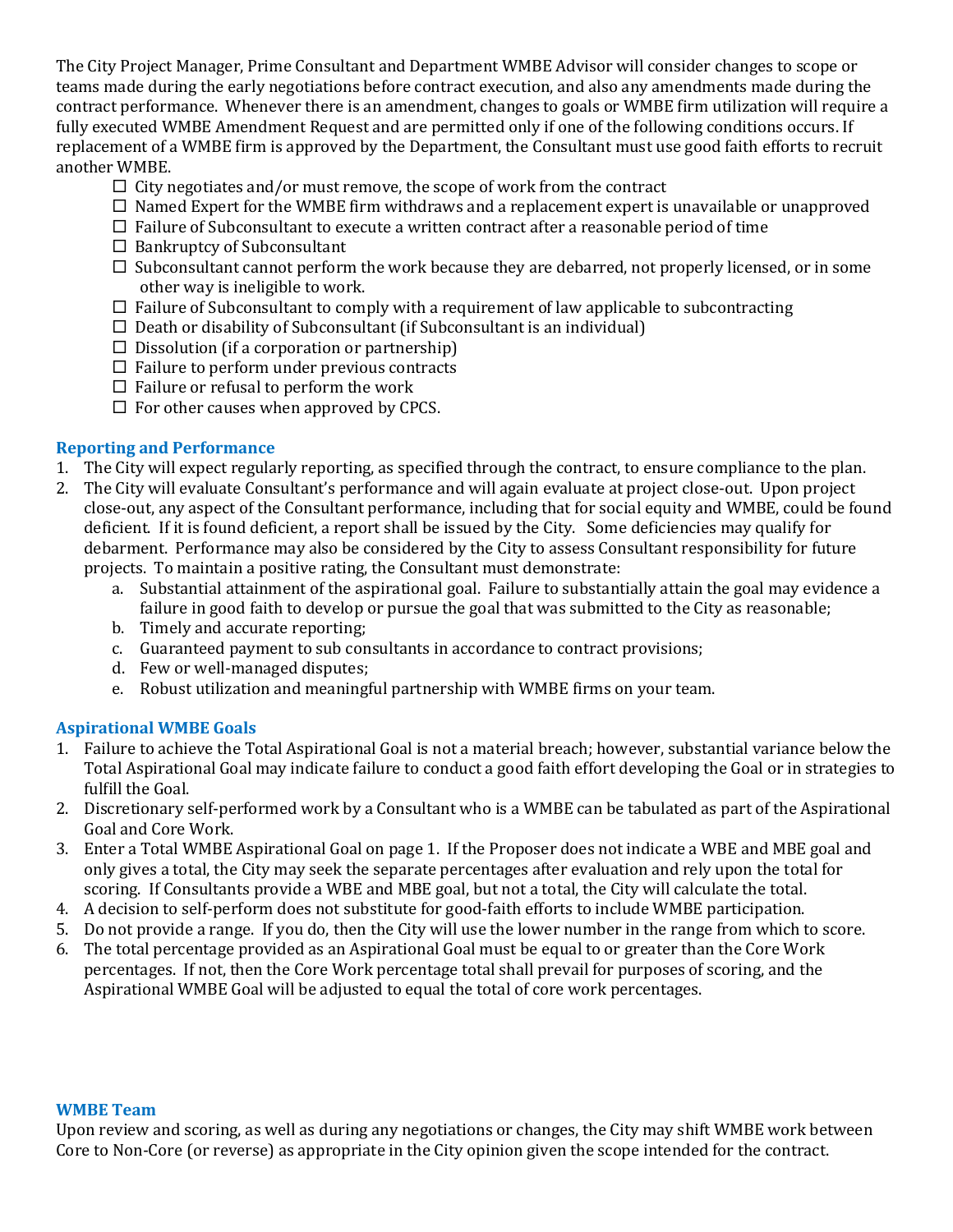The WMBE is to sign the form, to show that they are aware of the proposed role, that a fundamental agreement between the Prime and the WMBE firm is in place, any key personnel listed on the form are subject to City approval before they can be replaced on the project.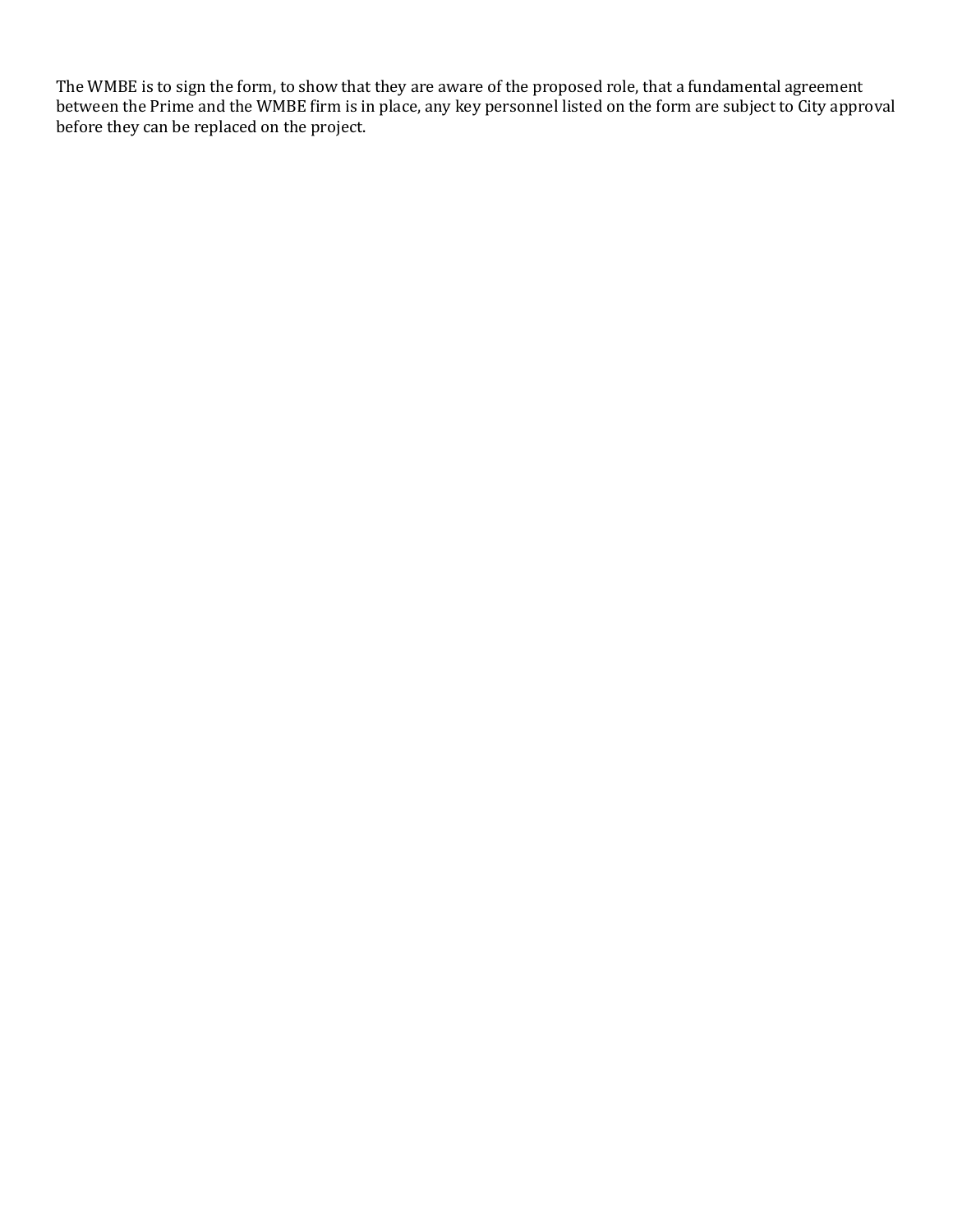The Addendum – WMBE Impact Authorization form, on the following page, will be required during contract performance if a change is necessary to the plan.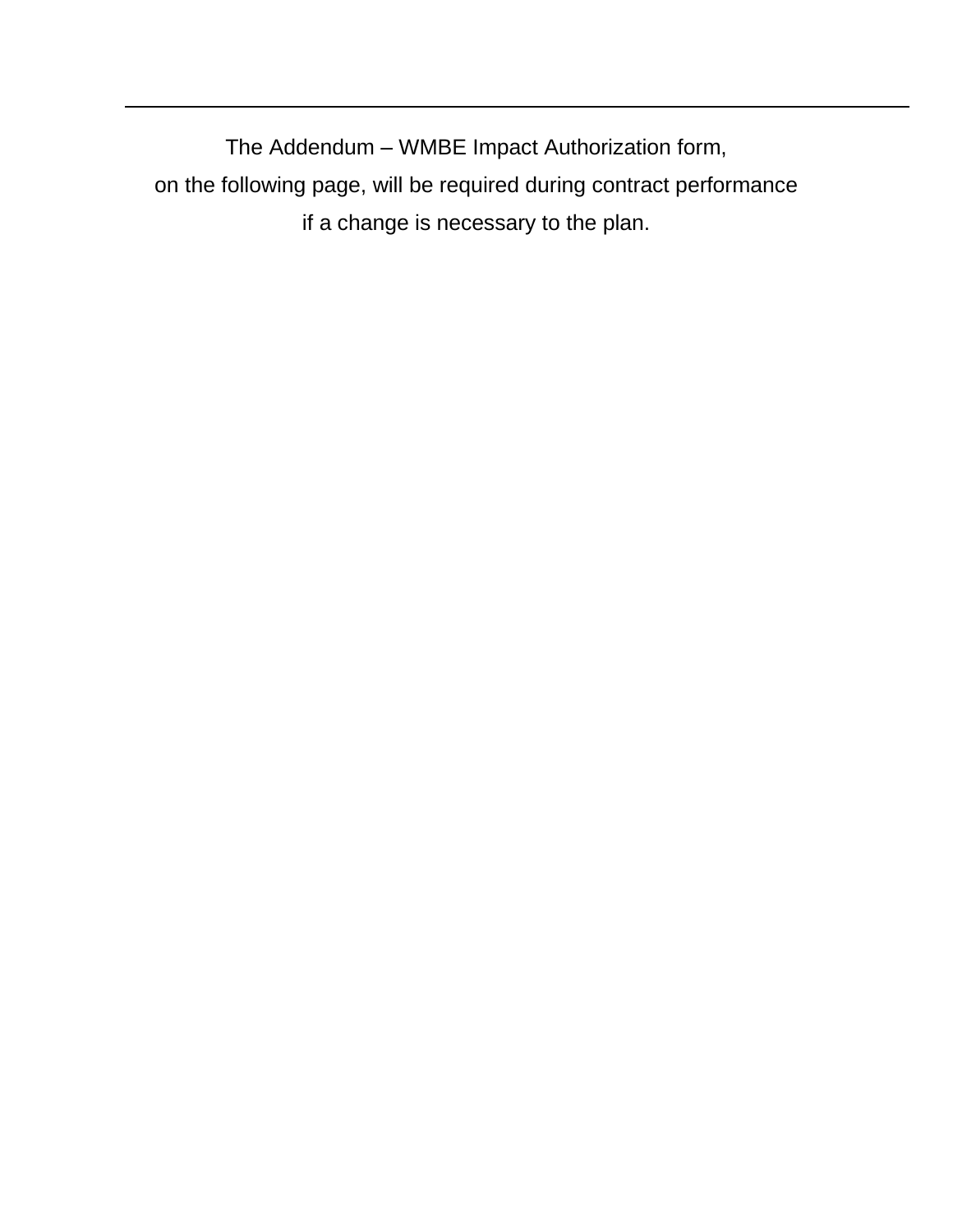# **ADDENDUM– WMBE IMPACT AUTHORIZATION**

A proposed WMBE Inclusion Plan is subject to negotiations and acceptance. The Prime commits to use any WMBE firm named on the Plan, absent a City-directed change or reason below. The City will preserve proposed WMBE utilization to the full extent practicable given business needs. Once the Plan is agreed upon, it is updated accordingly and is contractually binding. The Plan shall be changed by Addenum to stay current.

The party initiating a change submits this Form with an Addendum and attaches a revised WMBE Inclusion Plan.

- WMBE Firms within the Plan may expect to be retained on the project team; removal is permitted only for the limited reasons listed below.
- The Aspirational Goal applies to the entire contract unless greater or lesser goals are approved.

Attach evidence (documents, statement of agreement, etc), obtain signatures, and retain documents in contract file.

| <b>PROJECT INFORMATION</b>               |  |  |
|------------------------------------------|--|--|
| Title - Contract Number                  |  |  |
| Addendum Number                          |  |  |
| Prime Consultant – Representative's Name |  |  |
| <b>Requestor Name</b>                    |  |  |
|                                          |  |  |

*Remove a WMBE Firm:* If a change may result in removing a WMBE firm, provide the reason, attach documentation, attach a proposed revised WMBE Plan, and obtain signatures below.

WMBE Firm being Removed

Percentage Value on the adopted Plan

Dollar amount of work completed if any  $\frac{1}{s}$ 

# **Reason for Removal (check all that apply).**

- $\Box$  City negotiates, removes and/or reassigns the scope
- $\Box$  Named individual for the WMBE firm withdraws and a replacement is unavailable or unapproved
- $\Box$  Failure of Subconsultant to execute a contract after a reasonable period of time
- $\Box$  Bankruptcy of Subconsultant
- $\Box$  Subconsultant cannot perform the work because they are debarred, not properly licensed, or in some other way is ineligible to work.
- $\Box$  Failure of Sub to comply with a requirement of law applicable to Subconsultant
- $\Box$  The death or disability of Subconsultant (if an individual)
- $\square$  Dissolution (if a corporation or partnership)
- $\Box$  Failure to perform under previous contracts
- $\Box$  Failure or refusal to perform the work

*Reduce WMBE scope:* To significantly change the scope for a WMBE firm, specify the cause, attach narrative, attach a proposed revised WMBE Plan, and obtain signatures or emails to evidence concurrence below.

WMBE Firm affected by change

Percentage Value on Inclusion Plan

Proposed Percentage Value

# **Reason for Change (check all that apply).**

 $\Box$  City negotiates and/or removes the scope from the contract

 $\Box$  Named individual for the WMBE firm withdraws and a replacement is unavailable or unapproved

| <b>Remove a Firm - Signatures</b> | <b>Printed Name</b>                                                                              | Signature | Date |
|-----------------------------------|--------------------------------------------------------------------------------------------------|-----------|------|
|                                   | $\Box$ Any signatory can check this box to discuss this change with the City before concurrence. |           |      |
| <b>Prime Consultant</b>           |                                                                                                  |           |      |
| <b>City Project Manager</b>       |                                                                                                  |           |      |
| <b>WMBE Firm</b>                  |                                                                                                  |           |      |
| Department WMBE Advisor           |                                                                                                  |           |      |